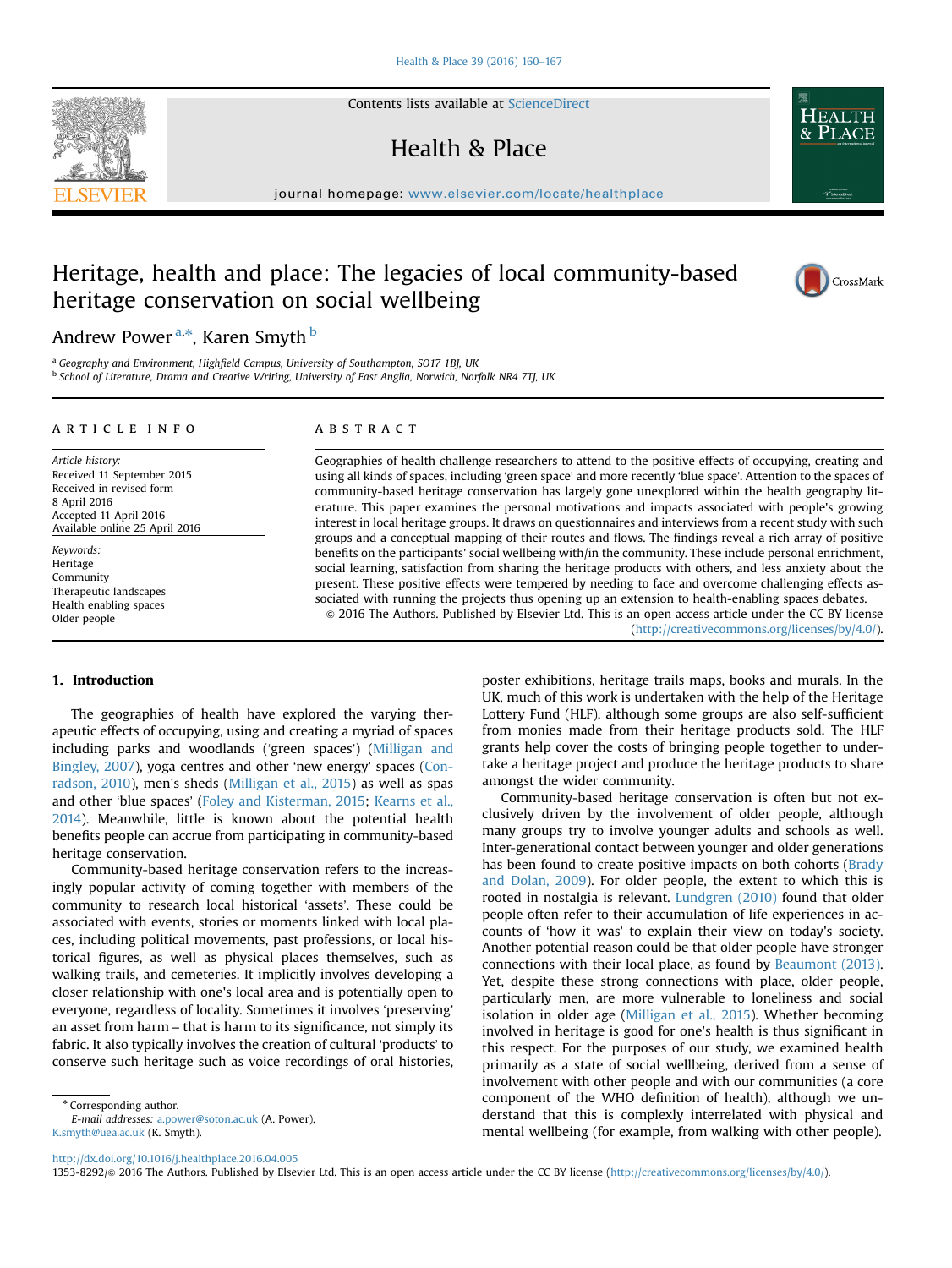Understanding the spaces being created and occupied by community-based heritage groups and whether they are likely to promote social wellbeing is important. [Gleeson \(2004\)](#page-7-0) argues that in the age of globalisation, terror, ecological risk and endless (neoliberal) structural reform, it's surely understandable that there is a new yearning for social values based on community, belonging, order, balance, stability and place. These betoken what Gleeson calls the new social yearning: the desire for a secure place in social networks based on reciprocity, trust and mutual respect. The decline of people's social ties and civic capacities since Gleeson's paper has arguably continued apace with an increasingly mobile and fragmented world and more widespread concern for the growing disintegrative forces he identifies.

In this paper we report on one such avenue for promoting social wellbeing. Drawing on a 2012–2014 Arts and Humanities Research Council (AHRC) study, one of our primary aims was to examine the personal motivations and journeys behind people's involvement in community heritage groups and what outcomes emerged. In particular, were there any positive effects on people's social wellbeing and was this shared amongst the wider community? In doing so, we consider the extent to which heritage conservation may become a health-promoting activity to address the challenges of engaging often disconnected and isolated members of the community and, in doing so, provide a 'map' for other communities to become engaged in such groups.

A second complementary aim was to examine 'how' and 'where' community-based heritage conservation operates. Such an approach can reveal much concerning the context in which particular community actions and motivations belong. It can also help disentangle how groups evolve from seemingly widely scattered and diversely constituted communities. Central to this focus was an investigation of the specific role of space and place in the heritage project. Our understanding of these terms derive from Massey's distinction; 'whereas space is abstract, place is concrete' (2005: 184). Taking the example of 'public space', it only becomes a place when it is locally differentiated and endowed with a particular value and meaning (e.g. a named village green). To avoid confusion, we avoid using the term site (as in 'heritage site') as it has its own specific meaning in geography.

#### 2. Researching heritage, place and wellbeing

As indicated, the health geography literature has explored the beneficial physical and mental health effects of participating in a range of community-based activities. Many of these have been chronicled in [Williams \(2007\)](#page-7-0) edited collection of therapeutic geographies as well as in a special issue in [Health and Place](#page-7-0) [\(2005\).](#page-7-0) Some have also attracted interest from public health funding bodies, such as Men's Sheds, in response to growing evidence of the positive health effects of participating in these spaces (see [Milligan et al. \(2015\)](#page-7-0)).

To date, there has been little interest by health geographers in the spaces of community-based heritage conservation, although some exceptions to heritage in health geography are explored below. This gap is unusual given the long history of heritage conservation and the potential for it to have some positive effects in people's lives. Admittedly for much of this history, heritage conservation was largely seen as a state or large institutional responsibility until the last few decades (see [Waterton and Watson](#page-7-0) [\(2015\)](#page-7-0) for a detailed study). As far back as the fifteenth century right across Europe, there was an interest in creating collections of heritage. In Britain, with the rise of nationalism in the nineteenth century, this materialising impulse was matched with a generation of heritage management policies and legislation including the Ancient Monuments Protection Act of 1882 [\(Cleere, 1989;](#page-7-0) [Blake,](#page-7-0) [2000](#page-7-0)). It was not, however, until the 1960s onwards when heritage research emerged. However, this served as a backdrop to related activities of museums, archaeologists and the tourist industry. The community were seen as consumers rather than producers of heritage ([Lowenthal, 1985](#page-7-0); [Wright, 1985](#page-7-0); [Hewison, 1987](#page-7-0)). It is only in the last 30 years that there has been a shift towards a public, community generated focus.

The most recent drive, within the past 15 years, has been an increasing acceptance amongst policymakers and professionals that participating in archival work has real potential to improve community cohesion and individual wellbeing, but the evidence is mostly anecdotal. The HLF, created in 1994, has introduced community heritage as a priority and has just introduced a new fund 'Sharing Heritage', in its 2013–18 strategic framework. The Community Archives and Heritage Group (CAHG) was founded in 2005 and now has about 400 members.

It was the HLF's 2012–14 'All our Stories' programme that introduced the latest chapter in the UK's trajectory of heritage conservation. Until then, most programmes were produced and managed by large community collectives (such as the Migration Museum Working Group for example), or by local, small-scale and unconnected community-run historical groups. The 'All our Stories' programme marked a shift in HLF policies. In addition to making a strategic themed call for local communities to become involved (such as their extensively engaged World War One programme), groups were invited to propose what their local community wanted to explore. In total, 542 projects were awarded £4.5 million, ranging in individual grants from £3000 to £10,000. The HLF have plans to further develop this kind of programme and are specifically interested in 'support[ing] projects that help local people delve into the heritage of their community, bring people together, and increase their pride in the local area' ([HLF, 2015a\)](#page-7-0).

As noted, heritage is largely absent in the health geography literature. [Moon et al. \(2015\)](#page-7-0) do consider the heritage of former mental-health asylums, but this work largely points to the strategic forgetting and ambivalence towards creating heritage associated with these spaces. Some rare exceptions exist, where former workers have developed fond place-histories with asylums. Meanwhile, [Foley \(2010\)](#page-7-0) examines the history of spas and other therapeutic 'blue spaces' on people's wellbeing. However, the heritage of these spaces is rarely the motivating factor behind the health-promoting effects. Heritage largely remains the preserve of cultural geography. [Crouch \(2010\)](#page-7-0) examines affect and emotion in heritage tourism and consumption and offers a critique of how 'heritage' is often institutionalised and reified in contemporary culture. For [Crouch \(2010\)](#page-7-0), cultural heritage should be understood as perpetually emergent and performed, and this malleability can give rise to a 'gentle politics that emerges from the quieter affects of people coming to their own heritage' (p. 6).

Here, we seek to go some way toward broadening this debate around people's engagement with heritage by considering community-based projects through the lens of health-enabling places and spaces ([Foley and Kisteman, 2015\)](#page-7-0). This draws on the geographical metaphor of the therapeutic landscape – a theoretical concept that characterises how the healing process works itself out in places (Gesler, 1993). Health-enabling places and spaces can work like affective 'atmospheres' ([Duff, 2015](#page-7-0)), described by Duff as interstitial spaces which inhere in encounters between bodies, objects and subjects, whereby a particular set of properties or qualities emerges. Atmospheres thus capture a moment of subjectivation in space, the 'right here, right now' feeling of the body and its environs in 'real experience'. Health-enabling spaces understood in this way are not necessarily 'natural' but can be created ([Milligan et al., 2015\)](#page-7-0). Indeed, their very creation can sometimes be the health-enabling instrument itself, for example the collective work involved in cultivating community gardens. Here,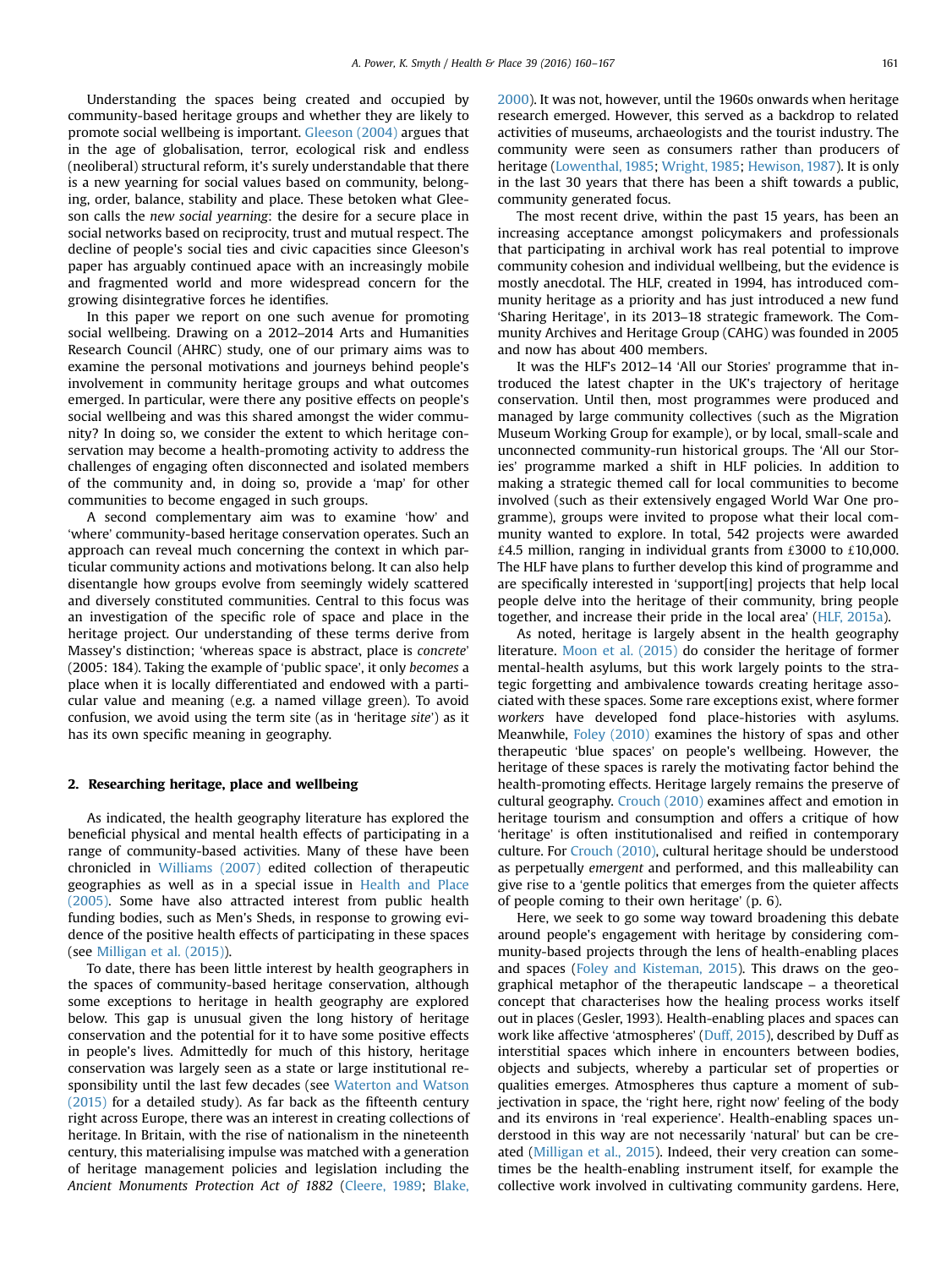such spaces should be seen through a health-promoting as well as a curative lens. For example, they can create mutually supportive atmospheres that can tackle social isolation and enhance people's quality of life and social wellbeing. Health-enabling spaces are thus concerned with complex interactions that can include the physical, mental, emotional, spiritual, societal and environmental ([Williams, 2007](#page-7-0)).

Heritage conservation as noted above is by its very nature about generating a closer relationship with one's local area. Geographers have long explored the beneficial effects of having a strong sense of place and belonging [\(Relph, 1979;](#page-7-0) [Tuan, 1977\)](#page-7-0). Perceptions of places can be influenced by personal experiences and memories, the length of time spent living in a particular area, as well as awareness of historical significance ([Relph, 1979\)](#page-7-0). [Bag](#page-7-0)[nall \(2003\)](#page-7-0) for example, drawing on research on Wigan Pier, Northern England, demonstrates the active nature of heritage consumption, as visitors draw upon their memories and biographies to validate the interpretation of exhibits.

Community-based heritage conservation is also by its very nature driven by the coming together of members of the community who participate in forms of voluntarism. Health geographers have carefully chronicled the various shapes, sizes and therapeutic effects of different forms of voluntarism (see [Rochester](#page-7-0) [\(2013\)\)](#page-7-0). Using NIMBY-ism as an example, [Devine-Wright \(2009\)](#page-7-0) identifies the importance of place attachment and place identity as important symbolic and affective aspects of place-related action. Similarly [Collins and Kearns \(2013\)](#page-7-0) focus on the local politics of resistance over a local sandspit, emphasising the special values of place, particularly when threatened by development. This body of work has contributed to understandings about the localness of narratives that people use to make sense of their lives.

Meanwhile, places are also active in shaping people's everyday activities. Processes of 'conserving' are ultimately underscored by conviviality of cause, local politics and serendipity concerning why people are in a particular place at a particular time. For instance, work by [Milligan et al. \(2011\)](#page-7-0) explored the trajectories underpinning people's local involvement in activism and identified how local events and moments in time provided critical junctures in these trajectories. Tracing these paths can inform how and where people become connected with, and forge connections amongst local heritage groups and how they use narratives to make sense of their involvement.

Tracing these two inter-related roles of place and the inherent shape of voluntary activity underpinning heritage projects can help to disentangle the potential health-enabling effects of being involved in such groups.

#### 3. Methodology

The research is based on an AHRC funded project, Preserving Place [AHRC: AH/L013118/1]. Given our aim in this study was twofold – to examine what health-enabling effects community heritage conservation can create and how and where groups operate – we adopted a grounded theory approach [\(Strauss and Corbin,](#page-7-0) [1990](#page-7-0)) to openly examine the motivating factors for the participants and their experiences of working in the groups. With this goal in mind, our research design incorporated three methods: questionnaires, interviews and a user-designed conceptual mapping technique, discussed below. All the research received University of East Anglia ethics approval.

A purposive sampling strategy was adopted, with the aim of recruiting the 32 HLF 'All Our Stories' funded community groups (all based in the East Anglia region in the South East of England primarily from rural towns and villages) who had taken part in the first ever collaboration between the HLF and the AHRC 'Connected

Communities' programme (at University of East Anglia and University of Cambridge). These groups accessed a variety of skillsbased training workshops from the universities including archival searching and storing data. The findings must therefore be interpreted in light of the fact that other HLF groups nationally did not have similar training workshops. Our rationale for working with the same groups was to draw on what they learned from the workshops and other experiences, to enable the creation of our mapping tool to help other communities become involved in heritage conservation.

The questionnaire was sent to groups by email or post and was self-administered. The questions centred on investigating the main organisation details and activities of the heritage groups, consisting of tick box, scalar and free text response modes. Questions included: when was your group founded? How many people were involved in your community project? What were you trying to conserve? What activities were involved? What places did you meet and undertake activities in? What skills were needed to deliver the project? What made your project easy or difficult?

Each group was also given the opportunity to self-select members that wished to take part in an interview. These were face-to-face interviews and typically they involved one or two members of each heritage project (in one interview, four took part as a focus group). The interviews were audio-recorded and transcribed. Questions focused firstly on exploring the motivating factors and origins of the community-based projects and the lasting social effects for participants. Secondly, they sought to examine the participant's everyday experiences of working in the groups. Questions included why did you get involved in the heritage project? What was important to you in the process? What were the biggest barriers you came across?

Finally, our user-designed conceptual mapping involved a process of exploring what was the best way to represent the journeys and flows of the materials, people and ideas involved ([Wheeldon and Faubert, 2009\)](#page-7-0). Our focus was to represent 'how' community-based heritage groups operate and to share the lessons learned. The questionnaire and interview data fed into the early design of the map. Interviewees participated in a focus group to help design the final map.

Data analysis was carried out concurrently with data gathering, as per a grounded theory approach. Firstly this involved open and selective coding of all questionnaires and interviews using NVivo. References to terms associated with social wellbeing were coded (e.g. enthusiasm, learning, social aspects, sharing) alongside less positive experiences. Secondly, this involved the design of the map, as indicated above. This process served as an additional mode of concurrent analysis in deciphering the key processes involved. For the purposes of this paper, we exclusively draw on the interviews, using pseudonyms, although the wider methods were relevant in discerning the main themes.

# 4. Findings

Of the 32 groups in our purposive sample, 21 self-identified group leaders responded to the questionnaire, representing a good range of local heritage groups in the East Anglia region. For the face-to-face interviews, 18 individuals in total volunteered to take part, with an equal mix of individual and focus group interviews, representing 10 groups from the original 32. A description of the 18 interviewees detailing gender, age, marital status and role in group/occupation is provided below in [Table 1](#page-3-0). The range and type of participants revealed that the groups were not always cohesive. Some were well established, running multiple projects while others had come together for the first time in response to the funding call. Some had narrowly defined projects (for example, the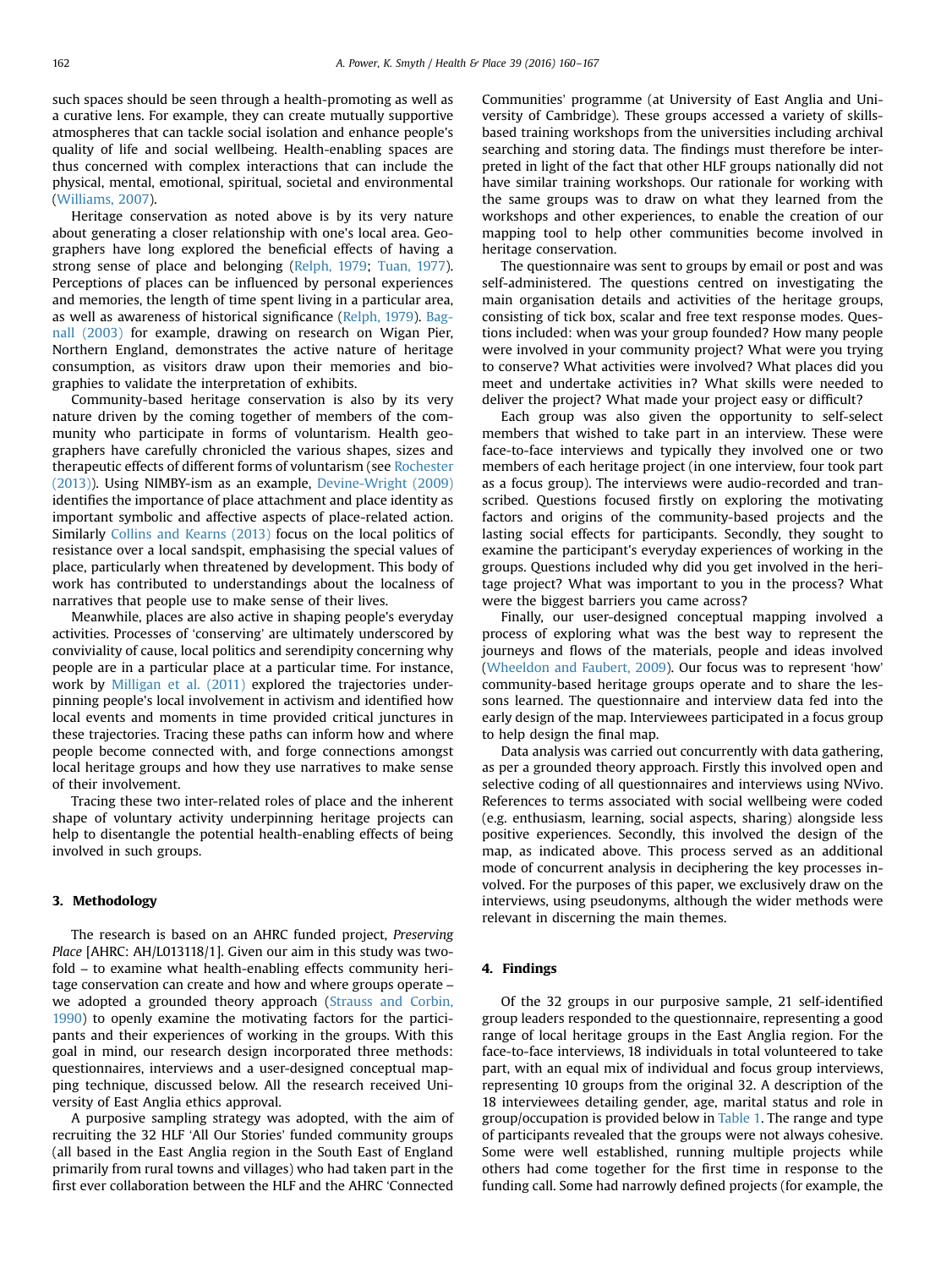<span id="page-3-0"></span>

| Table 1 |                                     |  |
|---------|-------------------------------------|--|
|         | Heritage Group Participant Details. |  |

| No. | Group No. | Psuedonym | <b>Approx Age</b> | <b>Marital Status</b> | Role in Group/occupation                                                                  |
|-----|-----------|-----------|-------------------|-----------------------|-------------------------------------------------------------------------------------------|
|     |           | Jenny     | 60s               | Married               | Chair of Community Hall committee. Genealogist. Trustee of Wayland Partnership Trust.     |
|     | 2         | Sarah     | 60s               | Married               | No specific group role.                                                                   |
| 3   |           | Donna     | 60s               | Single                | Local history book author. Historical society secretary.                                  |
|     |           | Adrian    | 70s               | Married (to Sally)    | Chairman of Parish Council. Local history author. Website manager for historical society. |
|     |           | Sally     | 70s               | Married (to Adrian)   | History recorder for parish.                                                              |
| b   | 3         | Melanie   | 50s               | Married               | Restaurant owner. No specific group role.                                                 |
|     | 4         | Cathy     | 50s               | Married               | Campaign to Protect Rural England Norfolk branch.                                         |
| 8   | 5         | Matt      | 60s               | Married               | Company director. No specific group role.                                                 |
| 9   |           | Mary      | 60s               | Single                | PhD, FARc. Retired Consultant Clinical Scientist. Chair of heritage group.                |
| 10  | 6         | Paul      | 70s               | Married               | Local history publisher.                                                                  |
| 11  |           | Jayne     | 50s               | Married               | University Community Engagement Officer, Health Sciences PhD student.                     |
| 12  | 7         | Susan     | 50s               | Married               | Local and family historian. Early music performer/re-enactor.                             |
| 13  |           | Joy       | 70s               | Single                | Company secretary for building firm. No specific group role.                              |
| 14  |           | Debbie    | 60s               | Single                | Local history book author.                                                                |
| 15  | 8         | Ray       | 50s               | Married               | PhD. Retired School teacher. Re-enactor and creative writer. Chair of heritage society.   |
| 16  | 9         | Rachel    | 30s               | Single                | UEA postdoc in Medieval and Early Modern Literature.                                      |
| 17  | 10        | Abi       | 70s               | Married               | Archivist.                                                                                |
| 18  |           | Sandra    | 60s               | Married               | Retired physiotherapist. No specific group role.                                          |

history of the village's telephone box) while others were wideranging (for example, examining medieval and early modern letters of a whole county region).

### 4.1. The seeds of heritage conservation

Firstly, we examined why people became involved in heritage conservation. Importantly, we tried to decipher whether the seeds of heritage conservation stemmed from trying to find social connections in the community or for exploring the heritage itself.

Overwhelmingly, we found that most people discussed the curiosity and interest in the heritage as the primary motivating factor rather than the social dimensions which may have potentially accrued. Many of the accounts from participants referred to the curiosity and passion for history and the learning and understanding achieved as the key seeds for stimulating their initial action.

It's understanding how people lived here before us. It's learning and understanding and having a curiosity… and well, we've both always loved history so, you know, but I firmly am of the belief, you do not understand today unless you understand yesterday. Well you don't, do you? How can you understand why people are doing things now if you haven't understood what created that in the first place? Even if it's only your own life you know. (Jenny, 60s, married)

This passion in history indicated above also extended to capturing more recent history, such as the life histories of older residents for sharing amongst current and recently settled residents. Other accounts referred to moments of excitement and real senses of achievement associated with making a new discovery and finding out a new aspect of the history of one's area:

There were moments of great excitement when people found out things that they… particularly I think with Harry's bit in the war chapter, 'cause he took the names off the war memorial and was going to find out about each of them, and there was one that he couldn't find for a very, very long time. And then the information came from America, the Bomb Group Association in America. We found out enough to be able to put something in the book about it, so that was a real sense of achievement. (Sally, 70s, married)

Interestingly, we found that this degree of excitement and achievement was discovered in quite ordinary spaces typically occupied in the early stages of community-based heritage research. These spaces included the parish hall for recruitment meetings, in homes of other group members for meetings as well as the local record office. However, for some, this latter space was where there was some apprehension about approaching at the outset but where participants gained confidence in using after some time. The heritage work also generated new mobile geographies stemming from new car journeys between these various spaces as well as more regular walking around historical places and trails.Throughout the research, we discovered from many of the participants how centrally involved older people were in the various heritage projects. The reason for older people having a passion for the past was explained by a participant below:

It seems to me it's very much older people because they might have retired and they've got time on their hands and… they're able to indulge their curiosity. That is what I think it is now. You know… the fascination with the past is probably in all of us, but it's only, it's… only able to sort of manifest itself when you've got time to explore, go on training courses and go spend five hours in the records office trailing round papers (Cathy, 50s, single)

Interest in one's heritage, according to the same participant, can also stem from anxiety about the present. The quote below articulates the growing sense of uncertainty felt by society about government, technology and global threats. As an antidote to these anxieties, the following participant advocates how a look into the past can contribute to feelings of greater security and stability.

I mean there's a real fascination with [heritage] and looking back… you know, it's funny I was thinking about this actually, about nostalgia… and I don't know whether it's an anxiety about the future or the present that makes people want to look back into the past… to a time when they felt things were more secure. But it's only because it's known you see. I think that's what people like about the past. It is a known thing and they can understand it. They can put it into context whereas anxieties about the present or the future, whether it's technology or government or war or famine… or global stuff. You know that's quite big and frightening, whereas you can look back on the past and make sense of it. So I think there's a sense of reassurance about history, that you can get answers, possibly. (Cathy, 50s, single)

While the above point about anxiety of the present was only made explicitly by one participant, many others referred to a sense of comfort derived from looking into the past, as articulated by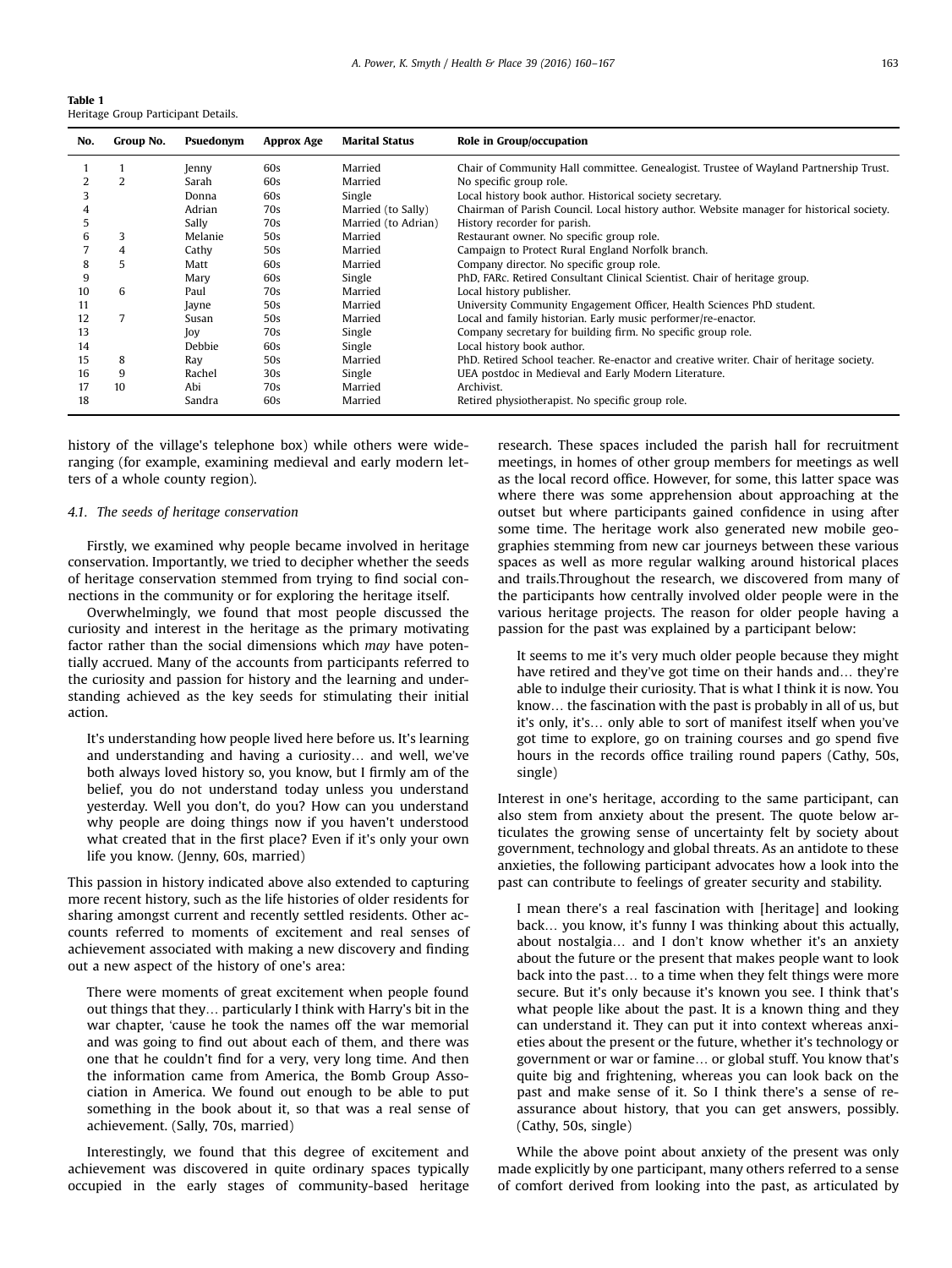Sarah (60s, married) 'it was an emotional experience… because after [the project] had been done, I found myself walking around the village, I really looked at places and buildings and almost felt… 'we've recorded your history now'… You feel you're making connections about people that lived here in the past'. From the above two comments, it is clear that heritage conservation can go some way towards helping people make strong connections with their local sense of place and to some extent help alleviate some present day anxieties.

## 4.2. Bringing people together

Secondly, we were interested in the extent to which the social aspects of community-based heritage research were important in sustaining people's interest in the projects. What emerged from the interviews was a commonly shared experience of valued social connections and the extent the projects brought people together. All participants spoke of the social networks generated and friendships made in their groups and wider community. The original curiosity which drove the initial interest was inherently linked with their enjoyment of meeting other people informally who shared their interest, as illustrated below.

When the group meets, it meets in the pub. So basically there's a room that's kind of given over to us and so in a way there's a social aspect to the steering of the group. It's not a formal thing and I think [with] that informalness, there's a laugh. I think the social aspect of it is really important… (Matt, 60s, married)

As well as creating opportunities to meet and build friendships with other people, participating in heritage projects also appeared to have positive impacts on people's inter-personal skills. Heritage projects typically involved people working together with others in the community (often for the first time) over a long period of a year or longer. They often required the learning of new skills. A treasured outcome reported by one participant was learning 'tolerance' for people with different capabilities:

It teaches you tolerance I think. You know, not everybody can do the same sort of things can they? Not everybody's capable of doing um… perhaps all four of us were capable of what we were doing but perhaps some people weren't or aren't… and you have to be tolerant. (Sally, 70s, married)

These positive social effects clearly stemmed from the widening of new spaces, friendships and opportunities as the projects unfolded. The inter-generational dimensions of engaging with children and schools also very clearly emerged from the interviews. There was a clear awareness of the beneficial effects of giving young people an opportunity to become involved in the heritage research projects.

we had you know… all ages, they got together it was quite moving actually to see that from the old people, young people, schools, colleges, passers-by… I had no experience [painting murals] but it was just so lovely to see people getting together and painting. (Melanie, 50s, married)

Another group involved children in the local school early in the project to participate with an archaeologist in a mini-dig on the village green. The group reported that if you make children aware of things and give them a sense of ownership and involvement in the project, they will more likely become passionate about it and custodians of the future. They also noted that children often see things in a different perspective and did some brilliant work.

The inter-generational involvement of children also had more long-term beneficial effects on some, as reported by the following participant regarding a disadvantaged young person's boost in confidence and choice of career path:

There were young people who went to the Nexus Engineering Centre and learned how to build bridges. The children were post-sixteen, these youngsters they had various problems. So they would come once a week for three hours to learn how to build bridges, the bridges of Great Yarmouth. One of the youngsters, the language! F-ing and blinding, 'I don't want to be here and why am I here?' And in few weeks' time with encouragement of Sarah and me and telling her how intelligent she was – and she was really very intelligent – to see what she was achieving that girl and then to say, 'I love coming here' and that she wanted to do an engineering course. (Melanie, 50s, married)

#### 4.3. Telling their story

Thirdly, we explored what therapeutic effects emerged from celebrating the end products associated with heritage conservation and people's reactions to them. The participants were able to celebrate their achievements and this often encouraged other people to get involved.

I can't complain 'cause I'm really, really happy with the end product. And I love the [oral history] transcripts… And people's reaction to it. I must admit, the week before it was launched… [you couldn't sleep, could you? And I couldn't sleep. (Donna)] No, I couldn't sleep. I thought, 'oh what if they hate it… what if everybody thinks it's rubbish?' but fortunately… there hasn't generally been a negative comment. It's been wonderful. (Sally, 70s, married)

The above quote illustrates a broader finding shared amongst all groups. The production of heritage 'outputs', as indicated at the start of the paper can be quite diverse and can embody a wide range of material, aural and visual objects. These products generated other important material or virtual 'spaces' associated with heritage conservation, in terms of where they decided to store, exhibit or sell the outputs. Seen as a space, the objects embodied the spirit of a particular aspect of the local history and told people more about themselves and their place. Often they became permanently exhibited in public thus leading to the creation of new material spaces, for example in the village green, Church, or parish hall. Their use also generated new hybrid dynamic spaces, involving the sharing and interacting of the products with different people in diverse ways.

The widening spaces and networks, as reported above, thus continued to grow after the lifespan of projects, as participants made new contacts amongst people not involved directly in working on the project. There was some evidence of a growing sense of collective social wellbeing which stemmed from the projects amongst the wider community.

I think also part of the project is that there are a lot of new people who've moved into the village over the last 10 years or so, who are unaware of a lot the rich history of the area (Matt, 60s, married)

yes the community part was as important as the heritage part really. Great Waldingfield… there's lots of incomers… lots of people that don't know one another. I think during this project and the history society has engendered a lot of good spirit in the village… people that haven't spoken to one another for years are suddenly all friends with each other again (Donna, 60s, single)

The opportunity for the wider community to become involved in viewing, sharing and learning about the heritage of their area,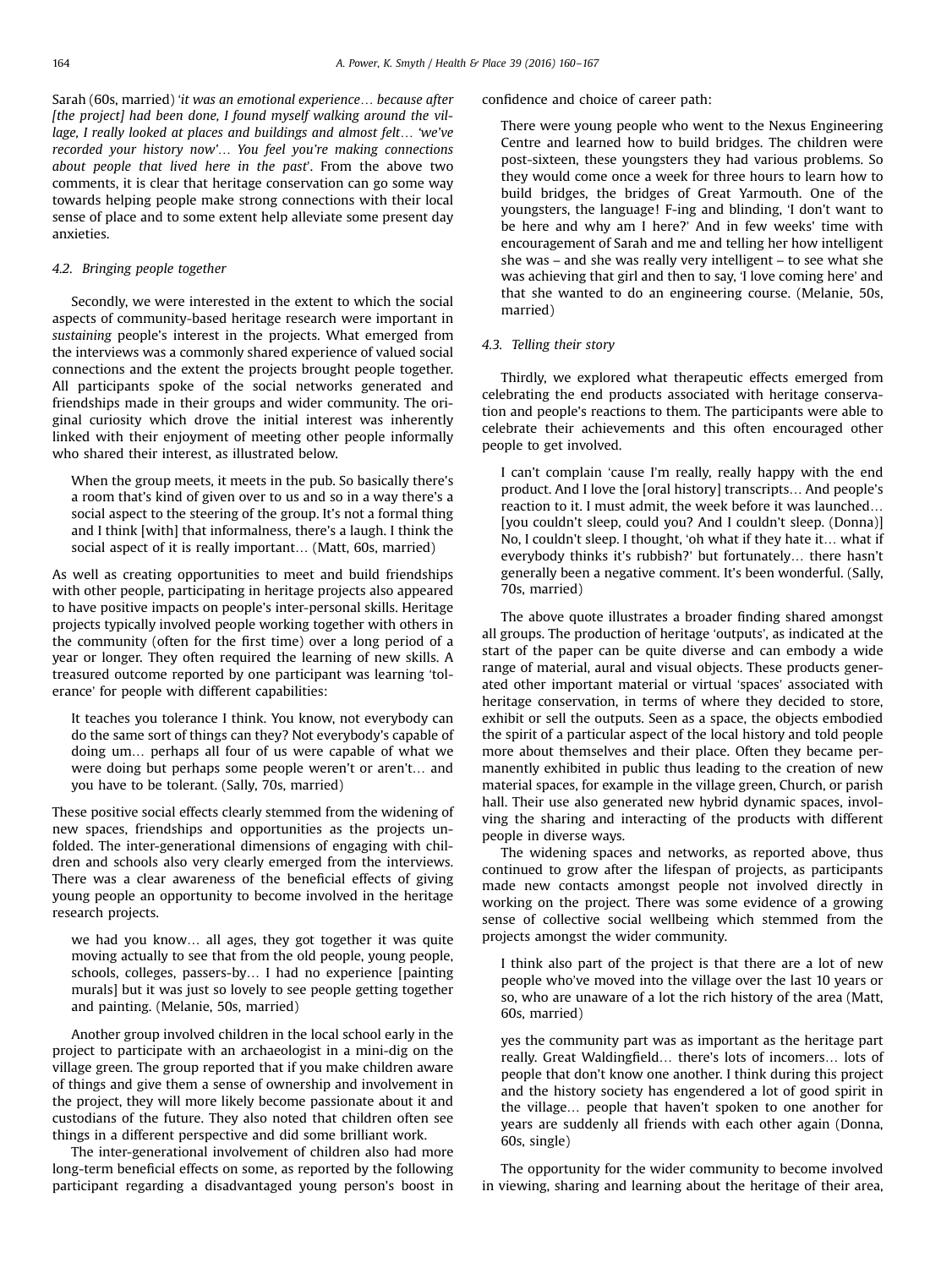as the quotes above show, demonstrates the positive multiplier effects from the projects.

## 4.4. Frustrations and challenges

Fourthly, we examined whether negative experiences from the heritage conservation work were also reported. The interviews revealed many accounts of frustration and a loss of patience which arguably hampered or perhaps were even injurious to people's wellbeing.

First, there were negative experiences which stemmed from anxieties over funding, the workload and paperwork involved in the heritage projects:

when we had to go for an extension, I was really worried, and I had to very, very carefully word it… thinking, 'is that right?' I took a day or two to send it off and it came back 'no problem'. And that was a relief, you know. (Adrian, 70s, married).

There was also a sense that the heritage projects at times became labour intensive and demanding on one's time and one's family life. Given the participants were centrally involved in setting up their projects, this finding is perhaps likely, as they took the lead with the work involved:

I doubt, if I'd known how much work, I would have said I wouldn't have been able to do it. Because it takes… it does take over your life… your home life as well, I mean there were a couple of times… There's got to be people at home… got to be um… understanding (Sally, 70s, married)

Many of the anxieties involved working with other volunteers, particularly when they failed to deliver on a promise. This led to feelings of disappointment and further reinforced how demanding the projects could be on the participant's time:

It's just disappointing though… when people volunteer to do something and you give them, you know… [particularly when you've had them on the training sessions as well (Adrian)] Oh yes, they've been into the training sessions you give them the information that you've got… you tell them where to go… and give them whatever guidance you think you can… and a month later they say, 'sorry, I haven't got time' and give it back to you having done nothing. (Sally, 70s, married)

Second, there were interpersonal emotional challenges which emerged from working closely with people in the heritage projects. For instance, sometimes there was a 'culture clash', when group members had different visions for their group as expressed by Matt; 'coming from an arts bias, you could present an idea like 'let's get the school involved in this aspect'. Well that'd be met with deaf ears'(Matt, 60s, married). Another participant spoke about how he felt when forced to show an unpopular controlling side of his personality which he did not want to:

you also need someone to crack the whip and… and he did… very well (Donna, 60s, single)… I felt quite unpopular at times. (Adrian, 70s, married)

There were also instances of squabbles between group members, perhaps given the work involved and stresses sometimes felt. Some spoke of feeling naïve and having to learn new skills in dealing with people with different agendas and those deemed to have 'small mindedness':

perhaps at the beginning I was a bit um… too naïve for, for various things and I had a lot of trust in people… I learnt how to deal with different people and different people's personalities… let's say that you have to be more firm as a chairperson. I

had the ethical responsibility to keep things right and keep any other uninteresting things out of the project if you know what I mean, any, any small minded attitudes out of the project. I learnt very fast in a painful way sometimes but I had to learn to do that you know. (Melanie, 50s, married)

Ultimately though, throughout the course of the interviews, the participants articulated a dichotomy associated with having to go through the hard work and personal journeys in order to experience the more therapeutic experiences of achievement, pride and accomplishment in seeing the project come to fruition and the new skills learned:

If you knew in advance how much work it was, you probably wouldn't go outside to do it, to be perfectly honest. If we were to do it again, it would be a lot easier… interesting dichotomy… (Adrian, 70s, married)

Overall, despite people's frustrations and anxieties, a sense of personal achievement and a view that the heritage conservation was something worth doing was shared amongst all the participants. This no doubt cut across the experiences articulated above about showing the final heritage products and seeing the wider connections with the community grow.

### 5. Conclusions

Before elaborating on the research findings, the limitations of this study are discussed. First, most of the participants were married and therefore did not fit within a specific group category typically associated with social isolation. With this in mind, we cannot speculate about the health effects for other groups who may be more vulnerable to being disconnected and isolated in the community. Second, all evidence of positive effects on social wellbeing was self-reported and we did not interview the participants before they became involved in community-based heritage projects. Therefore it made it difficult to know if the participants always experienced positive mental health. To alleviate this, we ensured that we captured the participant's accounts of their journeys of how and why they became first involved and the changes in themselves, their group and wider community as their projects evolved.

Notwithstanding these limitations, the paper showed a wide range of positive experiences associated with community-based heritage conservation. The study design provided open opportunities to participants for thoughtful and felt responses. These included a range of affective experiences such as passion, curiosity, delight, accomplishment, pride, reciprocity, and growth. Moreover, these positive affects appeared to have contributed to wider experiences of belonging, engagement, and social wellbeing, with each tied to place overtly. While these 'therapeutic' experiences are being found in the reviews of the heritage funding bodies, these have largely been absent in health geography literature or more widely within public health promotion literature.

The positive experiences were tied up with firstly, whetting one's appetite and original passion for history and place; secondly, meeting other like-minded people and seeing wider community connections grow; and thirdly, seeing the final 'product' come to fruition and sharing it. The findings thus offer an early contribution to the way in which heritage is worked by individuals in their own practice and understanding that of others. Each of these points are deeply relevant and contrast in different ways to other types of activities deemed to be health-enabling.

For the first point, there were obvious benefits from being able to draw on one's love of history and place, in terms of building and sustaining one's sense of belonging, cultural identity and security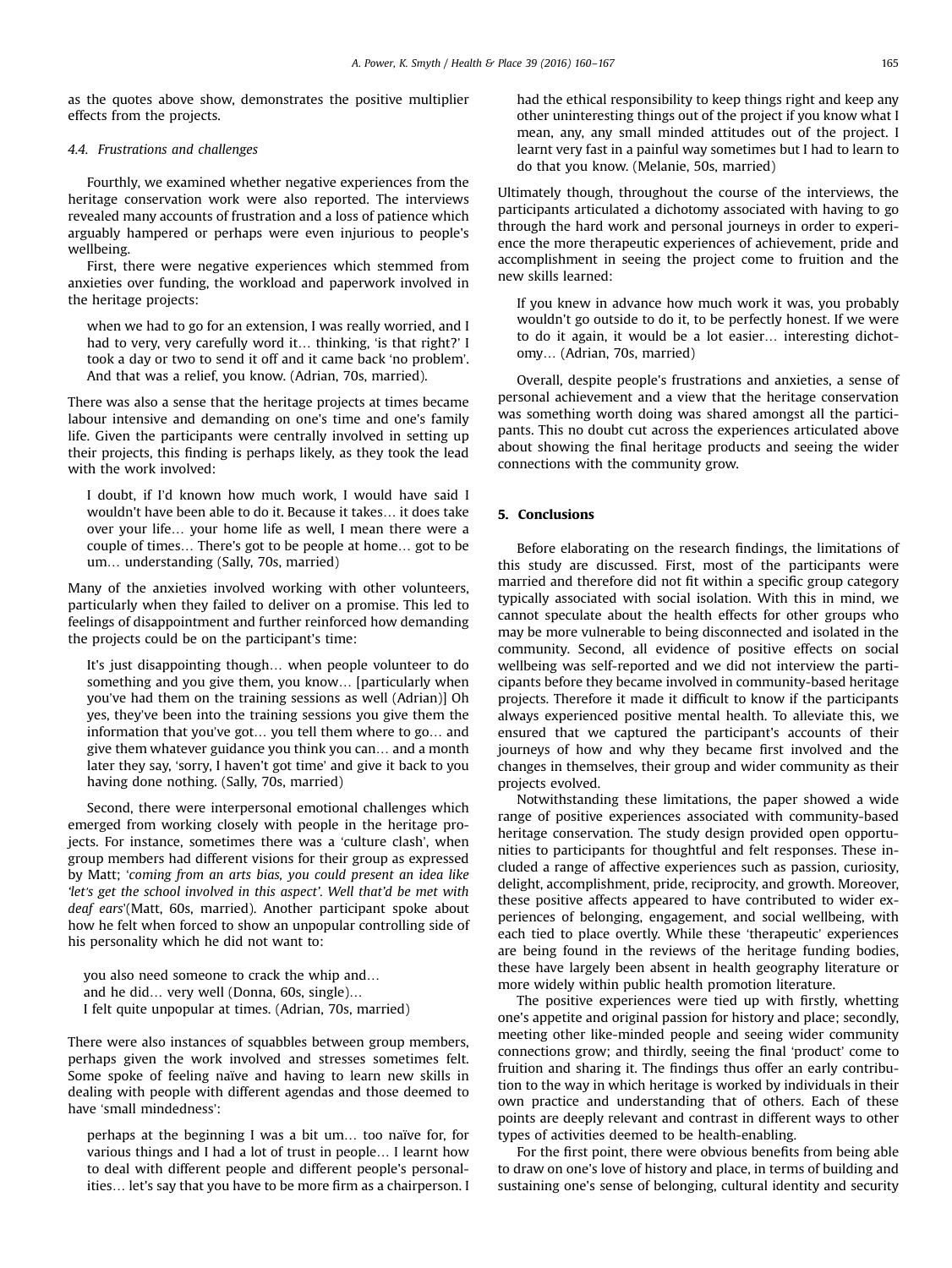in one's area. These benefits illustrate the quieter affects of people coming to their own heritage, as identified by [Crouch \(2010\).](#page-7-0) This is an important finding as everyone should be free to discover their own heritage; however we also acknowledge that glorifying the past is not without its own problems, as argued by Hewison (1987). For the second point, being able to extend social networks had obvious benefits for the participants' social inclusion, reciprocity and inter-personal skills. The findings revealed a rich array of examples of gaining social wellbeing through interacting with others with shared interests. It also appears to have wider community benefits, which resonates with [Bagnall's \(2003\)](#page-7-0) point about the active community interpretation of heritage exhibits. This final point demonstrates a particular relevance of having satisfaction associated with 'production', as well as the active engagement in visiting, seeing, hearing about or feeling a space/object representing one's local area. Therefore the therapeutic effect can be extended to others through the sharing and interpreting of the heritage re-presentation.

These wider beneficial effects link back to [Gleeson's \(2004\)](#page-7-0) prognosis of what can often be wrong with new neighbourhood planning that fails to support local community connection initiatives, like the ones being reported here. Gleeson argues that urban planners and private sector property developers are increasingly prioritising top-down 'masterplanning' of the community 'commodity' (for example, designing shared public spaces and recreational spaces) as a way to address concerns by communities for more social ties. He argues that this typically fails to give incumbent residents opportunities to develop a healthy collective purpose and lasting social ties. Our findings show that people can develop much stronger, long-lasting connections with their communities through the heritage conservation work. Moreover, despite the heritage projects being predominantly led by older people, many in the wider community were able to participate and benefit too, through the active interpretation of exhibits and other 'products' attached to the history of their local area and through attending talks and school workshops.

Interconnected with these experiences were a range of spaces which opened up to the participants and wider community beyond the records office and library. These heritage spaces were distinct from those conventionally understood as heritage places such as museums that are somehow interpreted as pre-figured, readymade and often elitist ([Crouch, 2010](#page-7-0)). The geographies of community-based heritage work included the places which were the original motivating factors for the work, where subconscious place attachments became consciously realised ([Devine-Wright, 2009\)](#page-7-0). They also included an expansion of people's private living rooms and kitchens to other like-minded people, as well as an unfolding of 'new' public spaces including mini-digs on village greens, and material or virtual exhibitions of films, posters, maps and so on in village halls, history websites, and schools. Each of these new spaces created hybrid inter-relational and interstitial connectivities, understood here as affective atmospheres [\(Duff, 2015\)](#page-7-0) in which people's sense of place, belonging, and security can grow.

Despite the findings being primarily from older married people, such examples may resonate for other older people, particularly single men who as noted can be susceptible to social isolation. Given many of the participants were older, the study raises questions about why there is not more joined-up thinking in relation to active ageing programmes and broader public health promotion initiatives. This is unfortunate as each programme of work could potentially learn a lot from another. In addition, there were rich positive inter-generational effects from the involvement of older and younger people on many of the projects.

An important point must be made about the 'untherapeutic' frustrations and challenges experienced by the participants. Community-based heritage work appears to be at odds with other health-enabling spaces that can have a more immediate outcome; for example the therapeutic effects of immersion in water [\(Foley,](#page-7-0) [2010\)](#page-7-0) or viewing nature (Abraham et al., 2010). Heritage conservation appears to mirror other therapeutic activities that involve 'deep immersion', for example the long periods that yoga practitioners spend learning techniques [\(Philo et al., 2015](#page-7-0)). In the case of heritage conservation, given the accounts of the sometimes difficult political (small 'p'), economic, and social challenges, there were some distinct untherapeutic stressors involved. This was particularly evident in the account of one participant reluctantly having to 'crack the whip' out of annoyance with fellow heritage project members; a trait he felt uncomfortable expressing in a personal social context. Acknowledging these affects we feel adds credibility and balance to more positive wellbeing accounts. This sense of a contested therapeutic geography is acknowledged elsewhere [\(Collins and Kearns, 2007](#page-7-0); [Milligan and Bingley, 2007;](#page-7-0) [Williams, 2007\)](#page-7-0) and such reflexivity should be continued in future critical writing. As the participants showed, overcoming these stressors led to significant feelings of accomplishment and pride. Moreover, we would argue that facing these challenges can have longer lasting health-enabling effects, given the wider collective sense of community, belonging, order, balance, stability and place which can be cultivated and sustained by researching and conserving the heritage of one's local area. In a sense, people can embody and live 'in' the very outputs that they have created, for example, guided walks and parks. There can also be health benefits associated with walking around between places associated with the heritage project. Also, participants were able to reap a strong sense of ownership over the process and outputs, which is not found in some other forms of voluntarism. Whilst it was not the aim of this paper to show the conceptual mapping tool, we ultimately hope that in time it will help other groups to overcome the challenges and pitfalls and maximise these positive experiences.

Given the participants in this study would not be typically deemed vulnerable in official policy terms, we would therefore encourage further health geography work which critically considers the radical plurality of many localities, in the UK and abroad, and which explores the complex interplay of heritage, place and different individual journeys. It would also be important to examine whether it is suitable to promote community-based heritage conservation as a therapeutic activity for other groups who may be deemed more vulnerable such as people with learning disabilities ([Ray and Thomas, 2015](#page-7-0)) and people with mental illhealth ([HLF, 2015b\)](#page-7-0). [Duff \(2015\)](#page-7-0) for example emphasises the importance of cultivating affective atmospheres of recovery for those with mental ill-health. Such work would help to uncover the true value of heritage conservation on health and wellbeing across the many different stages of 'becoming or staying well' that are enabled or inhibited within a broader web of social, political and economic contexts.

#### Acknowledgements

We would like to thank the reviewers for their helpful comments and Graham Moon for looking at an earlier version of this paper. This research, Preserving Place, was funded by the Arts and Humanities Research Council [AH/L013118/1].

#### References

[Abraham, A., Sommerhalder, K., Abel, T., 2010. Landscape and Well-Being: A](http://refhub.elsevier.com/S1353-8292(16)30023-5/sbref457182) [Scoping Study on the Health-Promoting Impact of Outdoor Environments. Int. J.](http://refhub.elsevier.com/S1353-8292(16)30023-5/sbref457182) [Public Health 55 \(1\), 59](http://refhub.elsevier.com/S1353-8292(16)30023-5/sbref457182)–69.